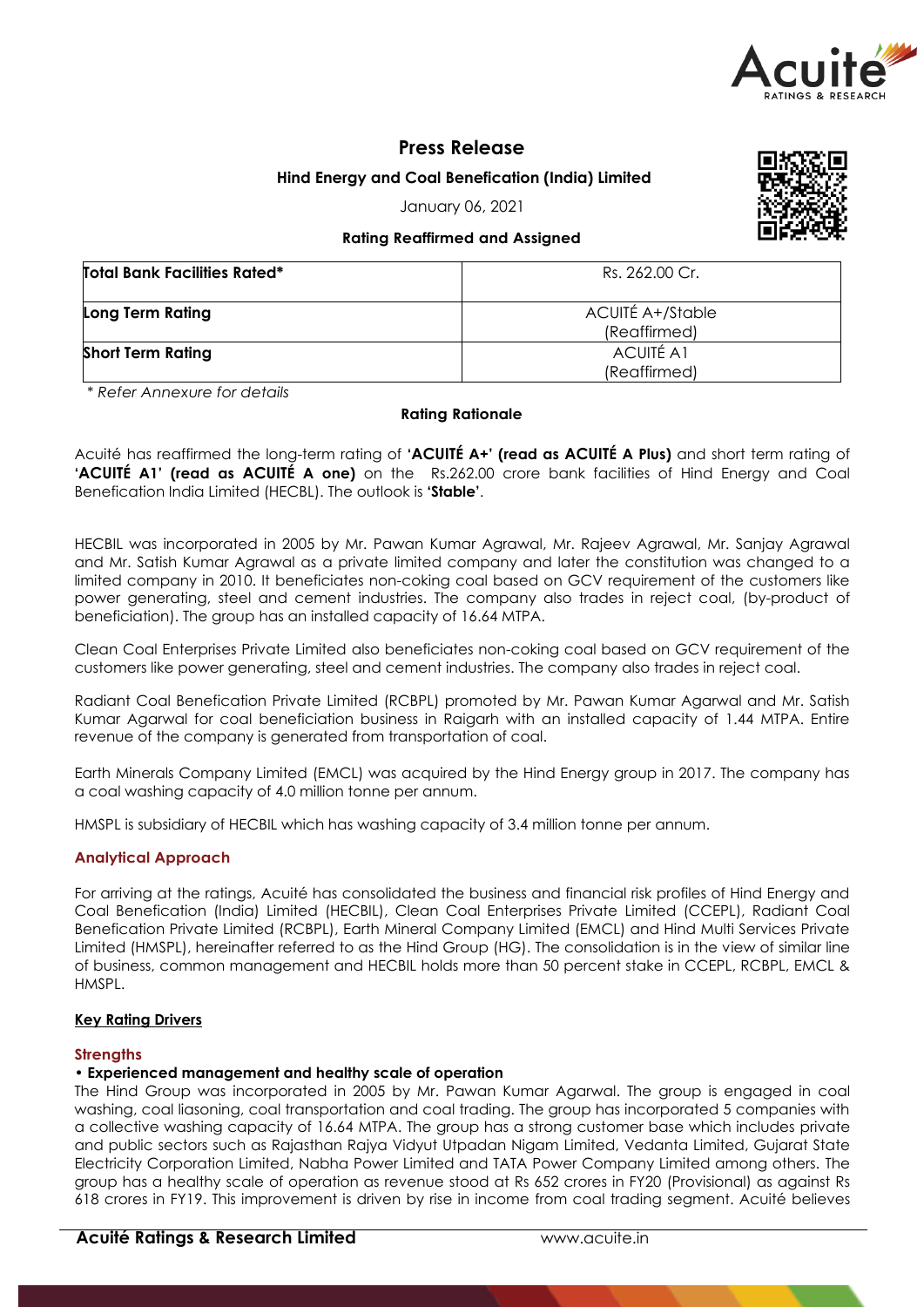

scale of operation is expected to improve in medium term as the group has annual contracts of around Rs 523 crores issued by various power generating companies pertaining to washing and transportation of coal.

### **Healthy profitability margin**

The profitability of the group stood healthy as EBITDA margin stood at 24.31 percent in FY20 (Provisional) as against 17.01 percent in FY19. This improvement is driven by decline in raw material cost. RoCE of the group stood at 27.53 percent in FY20(Provisional) as compared to 19.47 percent in FY19. Acuité believes the profitability will continue to remain healthy in medium term backed by high margins in the coal washing segment.

### **Strong financial risk profile**

The financial risk profile is marked by its strong net worth, low gearing ratio and healthy debt protection metrics. The net worth of the group stood at Rs. 409.42 Cr. as on 31st March'2020(Provisional) as compared to Rs 321.55 Cr. in the previous year due to retention of profit. The gearing ratio of the company stood at 0.26 times in FY20(Provisional) as against 0.46 times in FY19 due to decline in debt level because of low utilization of fund based limits during the year end. The total debt of Rs.105.01 Cr in FY2020 (Provisional) consists of shortterm loan of Rs. 53.57 Cr, long-term debt of Rs. 50.5 Cr and unsecured loan from promoters of Rs. 0.74 Cr. TOL/TNW stood comfortable at 0.43 times in FY20(Provisional). Interest coverage and DSCR stood at 13.02 times and 5.09 times in FY20 as against 9.46 times and 3.91 times in FY19 respectively. The improvement in coverage ratios is driven by improvement in the profitability margin. NCA/TD stood at 1.09 times in FY20(Provisional) as against 0.53 times in FY19. Acuité believes the financial risk profile will continue to remain strong over the medium term due to absence of any large debt funded capex plan and low reliance on external debt.

### **High Entry Barrier**

The coal beneficiation business in India is highly regulated and falls under the purview of Ministry of Coal, Government of India as well as Ministry of Environment, Forest and Climate Change, Government of India. Such high level of regulation from multiple government authorities creates entry barriers for new players. New entrant will face tough competition from existing players who have high market presence and geographic reach, established track record, lower capital costs.

### **Weaknesses**

### **End user sector challenges**

Coal washed, transported and traded by Hind group find their end use by companies involved in power generation, cement manufacturing and steel and metal plants. The consumers that Hind group caters to are also under high regulation from the government. Increasing cost of supply as against environmentally friendly and economically attractive options of solar and wind power has led to significant reduction in energy consumption from power plants, putting the power plants under financial distress. Loss of supply linkages between the cement industry and coal availability has been a developing challenge in India over lack of infrastructure. Further, capital intensive steel and metal plants have been under low potential utilization and have been experiencing reduced productivity amidst global competition and slowdown in domestic economic conditions. Any policy changes affecting the highly regulated coal industry or its end users will impact the financial risk profile of Hind group. The ability of Hind group to grow in such conditions and maintain its profitability will be key monitorable in the future.

### **Rating Sensitivity**

- Sustenance in revenue growth and profitability
- Environmental regulations

**Material Covenant** None

## **Liquidity Profile: Superior**

The group has a superior liquidity profile marked by sufficient cash accruals to meet their term debt obligations. Net cash accrual of the company stood at Rs 114.07 crore in FY20(Provisional) as against current maturity of Rs 14.89 crore. Going forward, the net cash accruals are expected to be in the range of Rs 90- 120 Cr as against current maturity of around Rs. 10 Cr from FY21-FY23. The working capital utilization stood at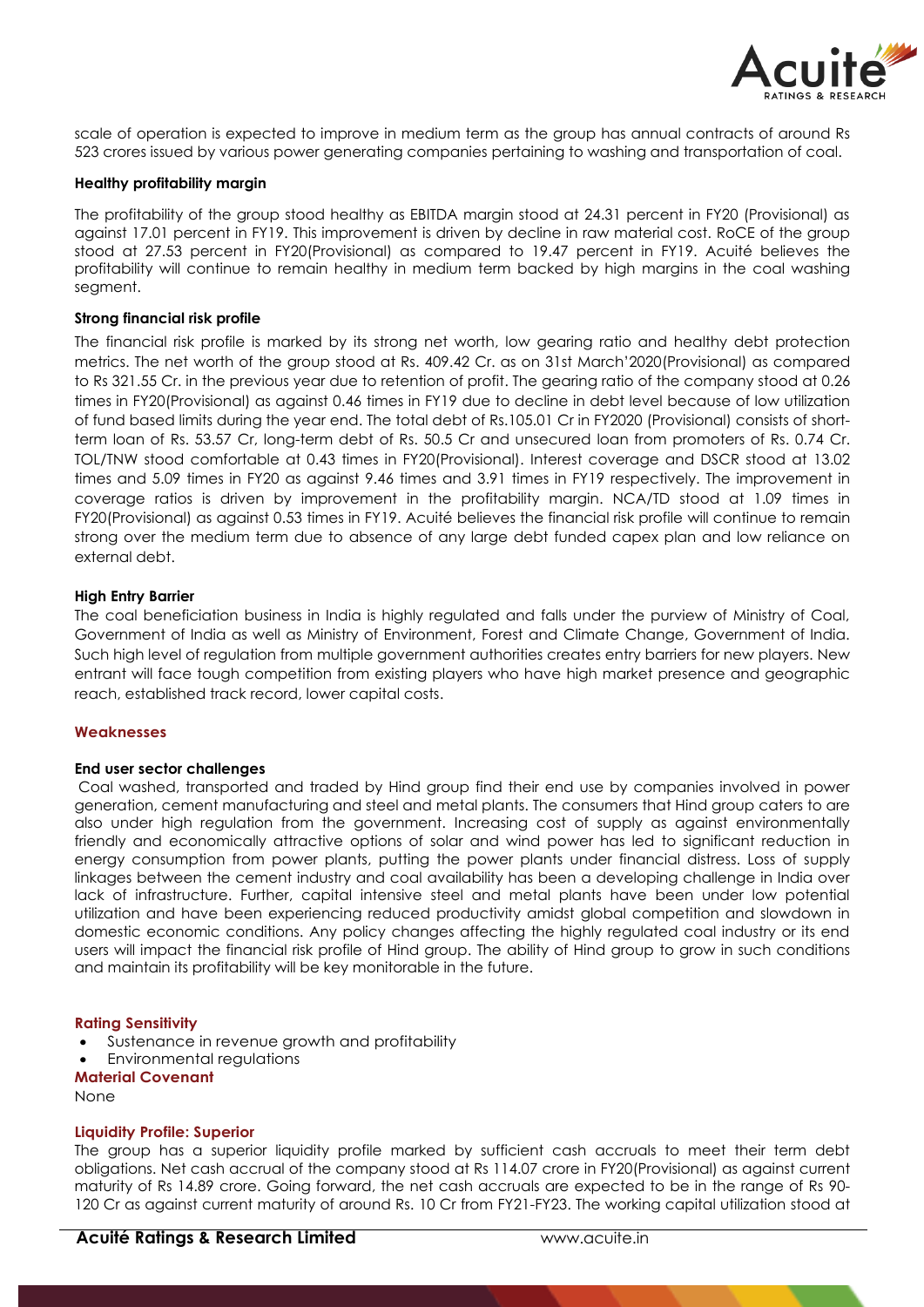

around 52 percent during 12 months ended October 2020. The cash & bank balance stood at Rs 4.86 crore as on 31 March 2020(Provisional). The current ratio of the company stood comfortable at 2.28 times in FY20. In addition, the group has modest working capital requirement as GCA days stood at 137 days in FY20(Provisional) as against 143 days in FY19. Acuité believes the liquidity position of the group will remain superior backed by steady cash flow and accrual over the medium term.

### **Outlook: Stable**

Acuité believes that Hind Group will maintain a 'Stable' outlook over the medium term on account of its of its healthy financial risk profile and strong customer profile. The outlook may be revised to 'Positive' in case of significant improvement in scale of operation along with maintenance of strong financial risk profile. Conversely, the outlook may be revised to 'Negative' in case of deterioration in the liquidity profile due to stretched receivables.

### **About the Rated Entity - Key Financials Consolidated**

|                               | Unit    | FY20 (Provisional) | FY19 (Actual) |
|-------------------------------|---------|--------------------|---------------|
| Operating Income              | Rs. Cr. | 652.81             | 618.59        |
| PAT                           | Rs. Cr. | 87.79              | 54.89         |
| <b>PAT Margin</b>             | (%)     | 13.45              | 8.87          |
| Total Debt/Tangible Net Worth | Times   | 0.26               | 0.46          |
| PBDIT/Interest                | Times   | 13.02              | 9.46          |

## **Standalone**

|                                      | Unit    | FY20 (Provisional) | FY19 (Actual) |
|--------------------------------------|---------|--------------------|---------------|
| Operating Income                     | Rs. Cr. | 535.43             | 471.38        |
| PAT                                  | Rs. Cr. | 71.58              | 32.34         |
| PAT Margin                           | (%)     | 13.37              | 6.86          |
| <b>Total Debt/Tangible Net Worth</b> | Times   | 0.17               | 0.35          |
| PBDIT/Interest                       | Times   | 13.21              | 9.15          |

# **Status of non-cooperation with previous CRA:**

Not Applicable

## **Any other information**

Not Applicable

### **Applicable Criteria**

Default Recognition -https://www.acuite.in/view-rating-criteria-52.htm Manufacturing Entities - https://www.acuite.in/view-rating-criteria-59.htm Financial Ratios And Adjustments - https://www.acuite.in/view-rating-criteria-53.htm Consolidated - https://www.acuite.in/view-rating-criteria-60.htm

## **Note on complexity levels of the rated instrument**

https://www.acuite.in/view-rating-criteria-55.htm

## **Rating History (Upto last three years)**

| <b>Date</b>      | Name of Instrument / | Term      | Amount (Rs. | <b>Ratings/Outlook</b>         |
|------------------|----------------------|-----------|-------------|--------------------------------|
|                  | <b>Facilities</b>    |           | $Cr.$ )     |                                |
|                  | Cash Credit          | Long Term | 20.00       | ACUITÉ A+/Stable<br>(Upgraded) |
| 16 December 2020 | Cash Credit          | Long Term | 42.00       | ACUITÉ A+/Stable<br>(Upgraded) |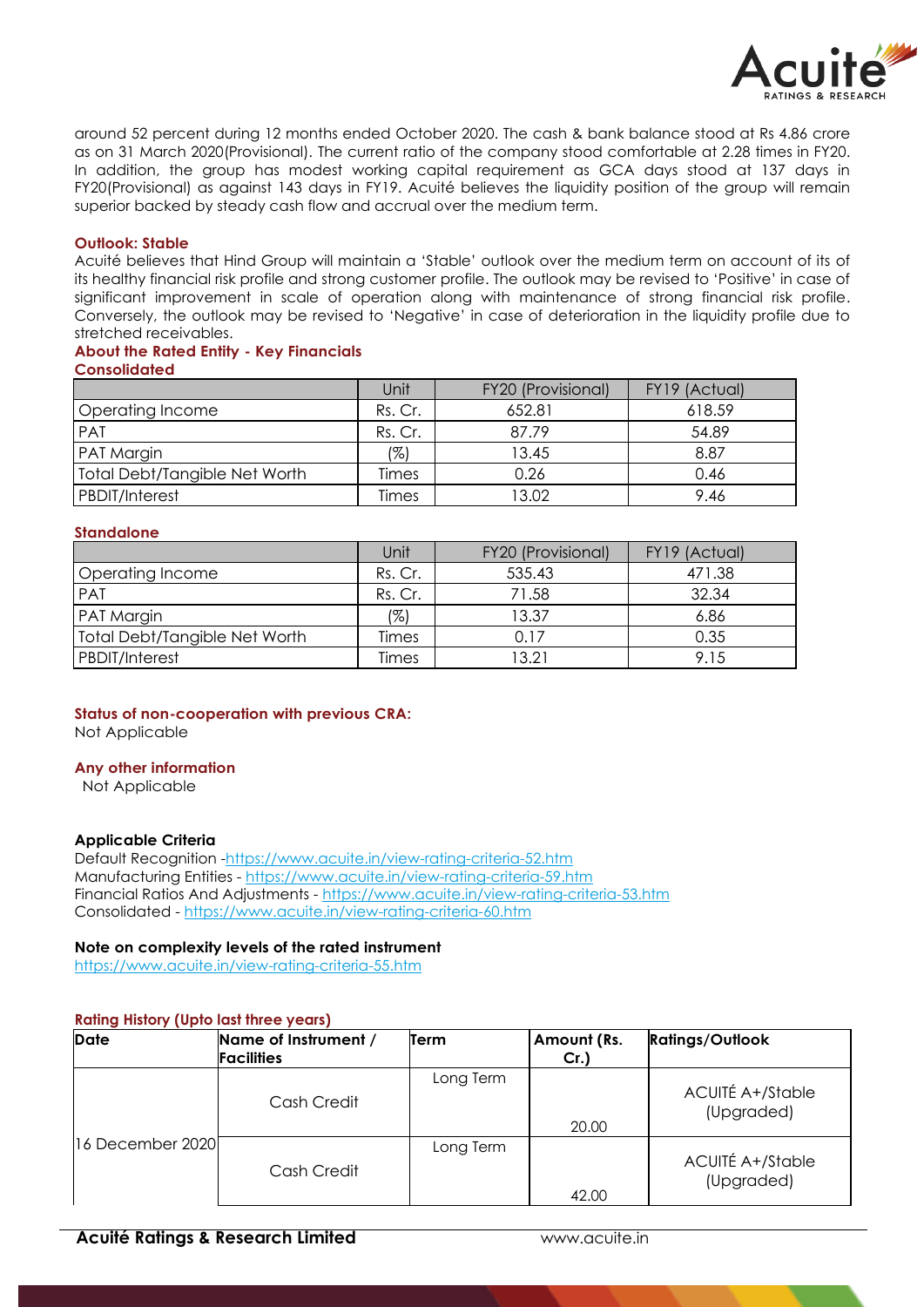

|                  | Letter of Credit                | Short Term | 20.00 | <b>ACUITE A1</b><br>(Reaffirmed)       |
|------------------|---------------------------------|------------|-------|----------------------------------------|
|                  | <b>Bank Guarantee</b>           | Short Term | 18.00 | <b>ACUITE A1</b><br>(Reaffirmed)       |
|                  | Cash Credit                     | Long Term  | 60.00 | <b>ACUITÉ A/Stable</b><br>(Reaffirmed) |
| 31 March 2019    | Letter of Credit                | Short Term | 20.00 | <b>ACUITÉ A1</b><br>(Reaffirmed)       |
|                  | <b>Bank Guarantee</b>           | Short Term | 18.00 | <b>ACUITÉ A1</b><br>(Reaffirmed)       |
|                  | Proposed Fund based<br>Facility | Long Term  | 2.00  | <b>ACUITÉ A/Stable</b><br>(Reaffirmed) |
| 08-March-2018    | Cash Credit                     | Long Term  | 60.00 | <b>ACUITÉ A/Stable</b><br>(Reaffirmed) |
|                  | Letter of Credit                | Short Term | 20.00 | <b>ACUITÉ A1</b><br>(Assigned)         |
|                  | <b>Bank Guarantee</b>           | Short Term | 18.00 | <b>ACUITÉ A1</b><br>(Assigned)         |
|                  | Proposed Fund based<br>Facility | Long Term  | 2.00  | <b>ACUITÉ A/Stable</b><br>(Assigned)   |
| 16 February 2018 | Cash Credit                     | Long Term  | 10.00 | <b>ACUITÉ A/Stable</b><br>(Assigned)   |

# **\*Annexure – Details of instruments rated**

| Name of the<br><b>Facilities</b> | Date of<br><i><u><b>Issuance</b></u></i> | Coupon<br>Rate     | Maturity<br>Date         | Size of the<br><b>Issue</b> | <b>Ratings/Outlook</b>                  |
|----------------------------------|------------------------------------------|--------------------|--------------------------|-----------------------------|-----------------------------------------|
| Cash Credit                      | Not<br>Applicable                        | Not.<br>Applicable | <b>Not</b><br>Applicable | 18.00                       | <b>ACUITÉ A+/Stable</b><br>(Assigned)   |
| Proposed Cash<br>Credit          | Not.<br>Applicable                       | Not.<br>Applicable | <b>Not</b><br>Applicable | 15.00                       | <b>ACUITÉ A+/Stable</b><br>(Assigned)   |
| Cash Credit                      | Not<br>Applicable                        | Not<br>Applicable  | <b>Not</b><br>Applicable | 20.00                       | <b>ACUITÉ A+/Stable</b><br>(Reaffirmed) |
| Cash Credit                      | Not<br>Applicable                        | Not<br>Applicable  | <b>Not</b><br>Applicable | 42.00                       | ACUITÉ A+/Stable (Reaffirmed)           |
| Letter of Credit                 | Not<br>Applicable                        | Not<br>Applicable  | Not<br>Applicable        | 20.00                       | <b>ACUITE A1</b><br>(Reaffirmed)        |